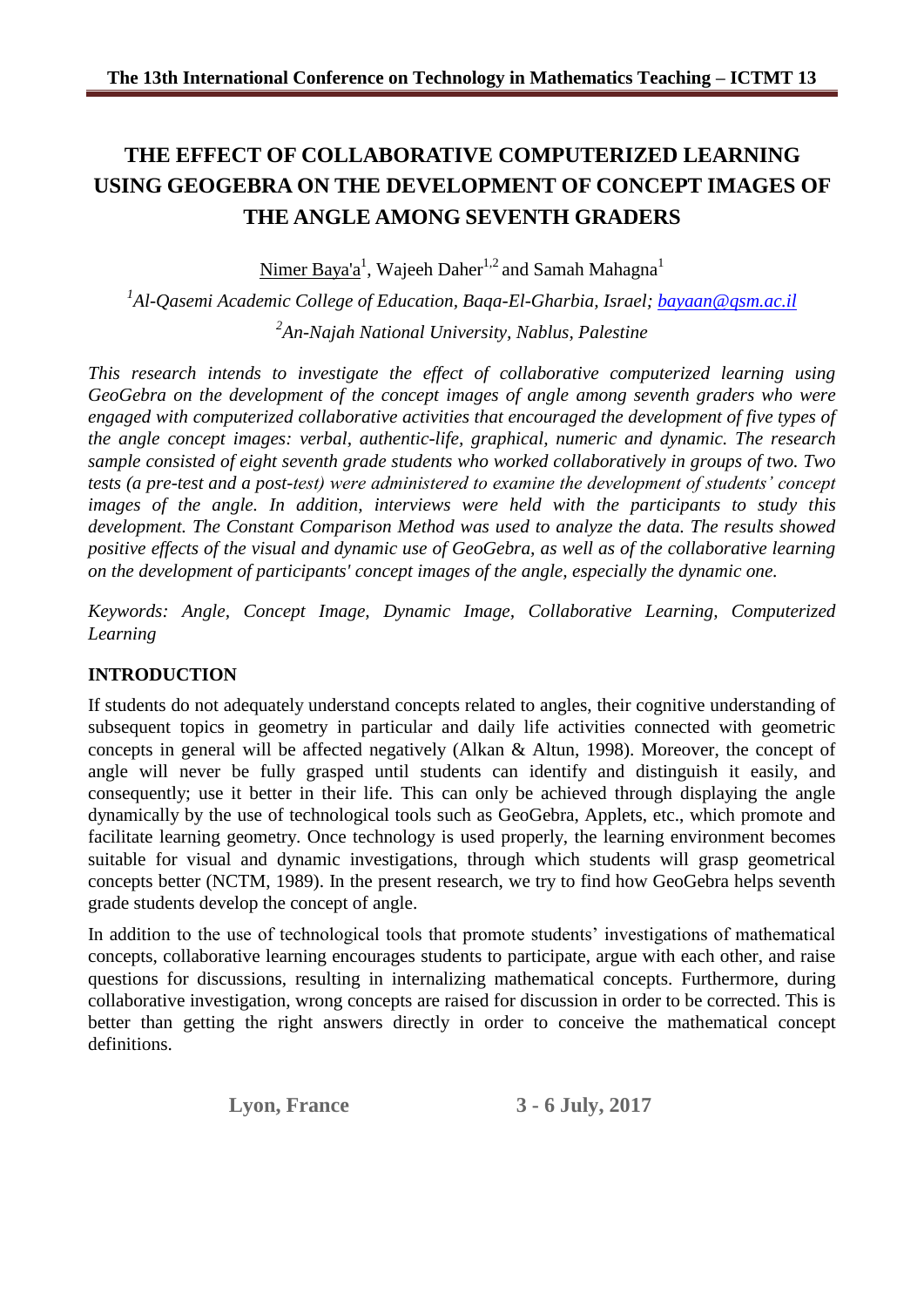# **Concept image**

A concept image refers to the total cognitive structures that are associated with the concept and includes all the concept images of the individual, as well as the associated properties and processes which have been built up over the years through experiences of all kinds; they are likely to change depending on the different stimuli the individual receives (Tall & Vinner, 1981). It is possible for the concept image to be totally different from the formal concept which is scientifically acceptable. This difference may lead to the emergence of knowledge-based conflict (Lambertus, 2007). Vinner and Dreyfus (1989) stated that students divide concepts into definition and concept images, without relating properly the formal definition to their concept images.

The concept image develops based on the type of ideas being learnt by students at different stages. More specifically, they change according to students' experiences, examples they had, and their awareness of mathematical concepts (Tall, 1992; Vinner & Dreyfus, 1989). Concept images can be incarnated into verbal forms; however, these verbal forms are not the first thing that stimulates students' memories (Vinner, 1991).

# **The concept image of angle**

Based on what had previously been mentioned, when students are exposed to technology, they are introduced to new experiences and various examples, due to the fact that concepts are dynamically presented with different forms and different representations. Consequently, technological tools such as GeoGebra are conceptual tools that support students in developing multiple concept images associated with mathematical concepts (Battista, 2002; Choi-Koh, 1999; Dixon, 1997). Among these concept images is the dynamic representation of the mathematical concepts.

Mathematical curricula usually lack dynamic representation of the angle concept, which is normally seen as a fixed entity by students. For instance, students do not realize what happens to the angle after rotating or extending one of its rays. Moreover, most curricula concentrate on four concept images of the angle: verbal, authentic-life, graphical and numeric. Therefore, the teaching unit that we built to develop the various concept images of the angle took in consideration also the dynamic concept image of the angle, hoping to improve the perception of this concept.

There is no doubt that the concept of angle is multifaceted, therefore, researchers had given different definitions for the concept of angle (e.g. Lo, Gaddis & Henderson, 1996). These definitions include the rotation of a ray around its endpoint, the geometrical shape formed when two rays meet at their endpoints, the area enclosed between two rays that meet in one endpoint, etc. For this reason, students may have a set of different images for the concept of angle.

Some researchers (e.g., Clements & Battista, 1992; Mitchelmore & White, 2000), pointed out that students do not realize angle as a rotation of a ray, therefore, their perception of the concept is partial and superficial rather than complete and deep. Mitchelmore and White (2000) conducted a study to identify the way students from grades (2 - 8) define the angle concept. They found that the students looked at an angle as a point and two arms. Many students in the eighth grade still do not relate rotation to the concept of angle. Therefore, these students have wrong perception of the angle concept, as they believe that the length of the angle arms affects its value.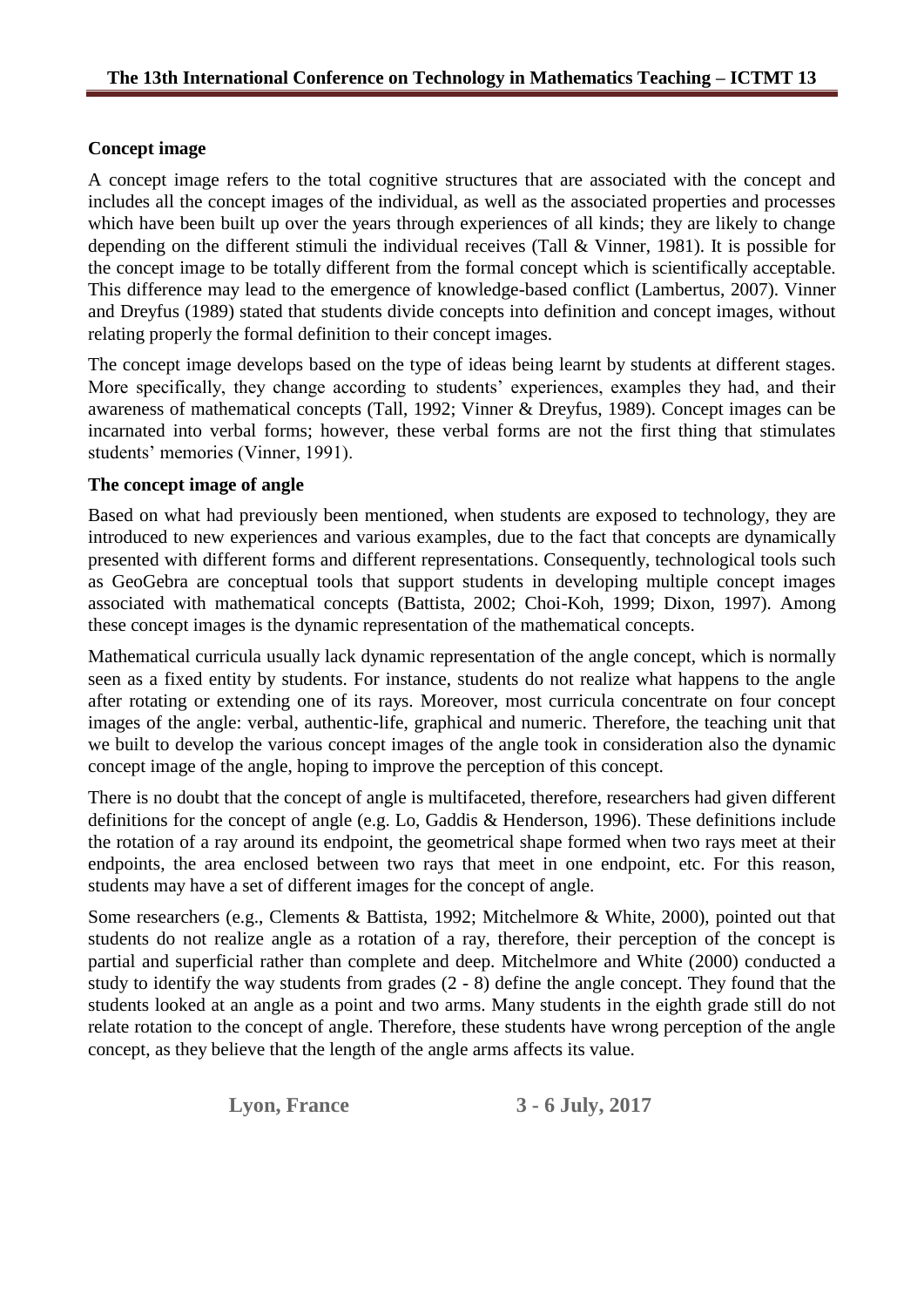Several studies showed that technology helps represent the angle dynamically, which enables students to notice the rotation of the ray and how this affects the value of the angle (Battista, 2002; Choi-Koh, 1999; Dixon, 1997; Kakihana & Shimizu, 1994).

The authors of the current study reviewed the mathematics curriculum of the seventh grade in Israel, and they found that this curriculum presents four different types of representations of the angle concept: verbal, authentic-life, graphical and numeric. In more detail, according to this curriculum, the seventh grade students should possess different meanings related to angles including: defining and representing angles verbally, representing angles in daily life experiences, drawing angles and measuring angles. This study focused on the development of the angle ideas and representations among seventh grade students after carrying out a number of computerized collaborative activities.

#### **Research question**

What is the effect of computerized collaborative learning based on GeoGebra on the development of concept images of the angle concept among seventh graders?

## **RESEARCH METHODOLOGY**

#### **The research procedure, context and participants**

The participants consisted of eight female seventh graders (12-13 years old) who were grouped into four pairs. The students were of various levels including weak, good, and excellent students. A pretest and a post-test were built to measure the development of the different types of representations of angle concept including: the verbal, the authentic-life, the graphical, the numeric and the dynamic. After teaching the unit, the students were interviewed individually in order to identify their development of the angle concept images.

#### **The research tests**

A pre-test and a post-test were administered to identify the concept images of angle among seventh graders. The researchers used the curriculum of the elementary school in Israel to build the pre-test and the post-test based on the angle ideas in the curriculum. According to this curriculum, the sixth grade students should possess different meanings related to angles including: Defining and representing angles verbally, representing angles in daily life experiences, drawing angles and measuring and calculating angles. The unit developed includes also the dynamic image of angles. The students took the pre-test before carrying out the collaborative computerized activities included in the teaching unit. Later, they took another test (a post-test), where the results of the two tests were compared to arrive at the development of students' concept images in the five representations.

#### **Data analysis method**

The Constant Comparison Method was used to obtain various themes related to the manifestation of the five representations of the angle. Then, the participating students' concept images of the angle manifested in the post-test were compared with those in the pre-test.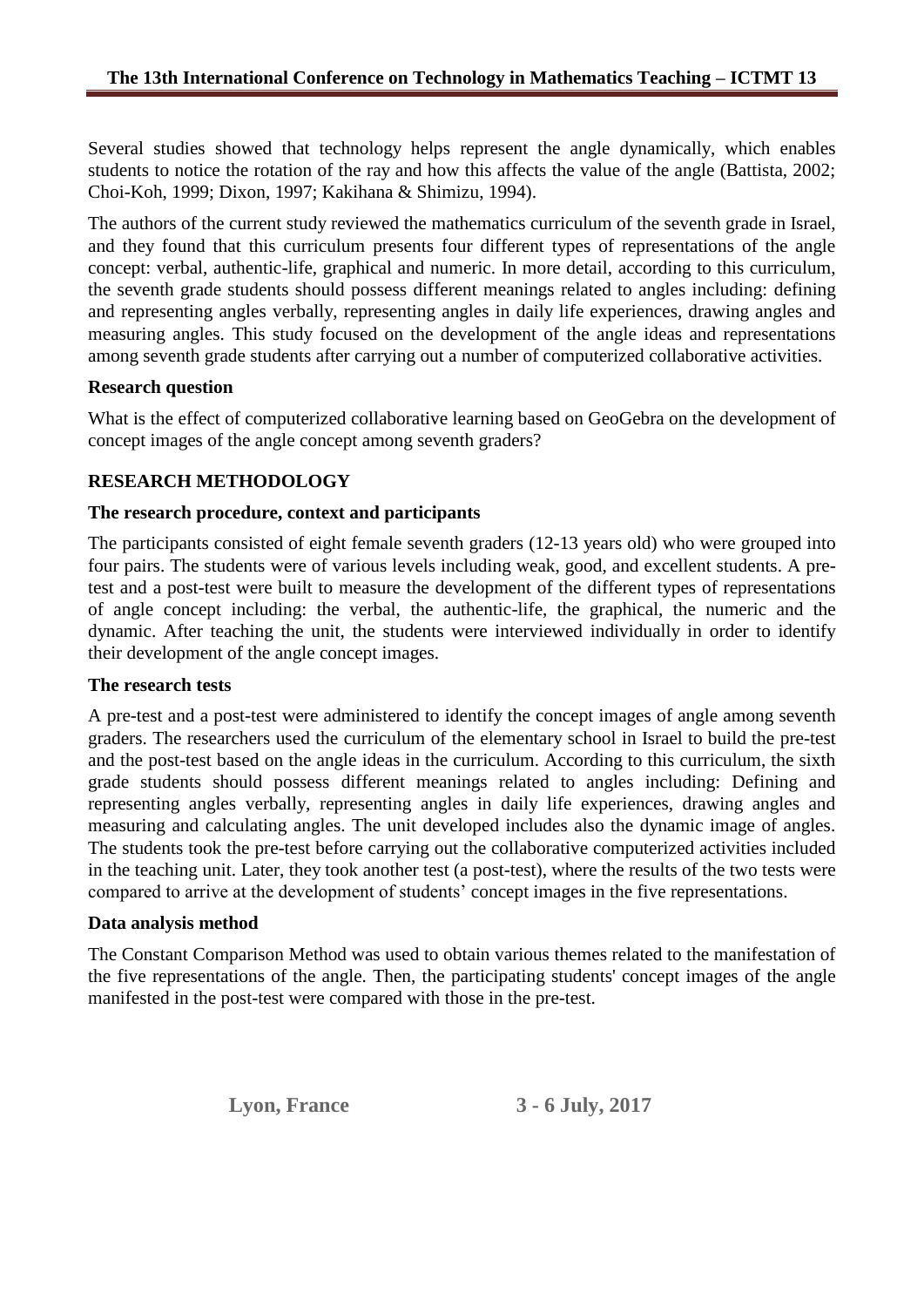# **The teaching unit**

We chose GeoGebra for its visual and dynamic features that can assist the students in investigating and discovering independently and collaboratively various mathematical representations of the angle concept and its components. The students were also given the opportunity to construct various angle representations through performing teacher-guided activities. More specifically, we developed a unit that utilizes computerized collaborative learning using GeoGebra and based on Guided Discovery. The unit included seven activities that aim to develop different representations of the angle concept. The activities were based on investigation to help the students discover the different representations of the angle. It also included construction activities to help them construct mathematical objects related to the angle concept in order to understand the angle manifestations. The students were also asked to observe the effect of the dynamic changes on the angle representations. The collaborative aspect was also stressed through the instructions in the activities before and during performing the activities. For example, some of the teacher's instructions were:

- A) When solving a problem, think aloud and describe to your mate the solution steps asking her for help.
- B) When your mate performs a move in GeoGebra, ask her to explain this move and discuss it with her.
- C) Discuss together and write a proper definition of the angle.
- D) Explain this phenomenon to your mate and discuss it with her.
- E) Discuss, with your mate, the other angles you see in the pyramid, and explain why these are considered angles.
- F) Construct an angle using an icon in GeoGebra and give your mate a chance to construct other angles herself.
- G) Raise a conjecture and ask your mate to verify its correctness.
- H) Formulate a definition of the angle based on the way you constructed it in GeoGebra; then ask your mate to check how exact the definition is, by constructing an angle in GeoGebra using this definition, or constructing an example of a shape which is not an angle but satisfies the conditions of the definition.

# **RESEARCH RESULTS**

The main objective of this research was to identify the effect of computerized collaborative learning using GeoGebra on the development of the images of the angle concept among seventh graders. In this section we shall summarize the development of the images of the angle concept due to collaboratively being engaged with the angle concept with the help of GeoGebra.

#### **Verbal image**

The research results showed significant development of verbal perception of the ray concept and, consequently, the angle concept. Before the experiment, the students could not define the ray correctly saying that it is the distance between two fixed points. While after the experiment, all the students defined both the ray and the angle correctly based on their graphical manipulation of these concepts in GeoGebra. It was clear that the students' development of the graphical perception of the ray and the angle led to the correct verbal perception of these concepts. For instance, the students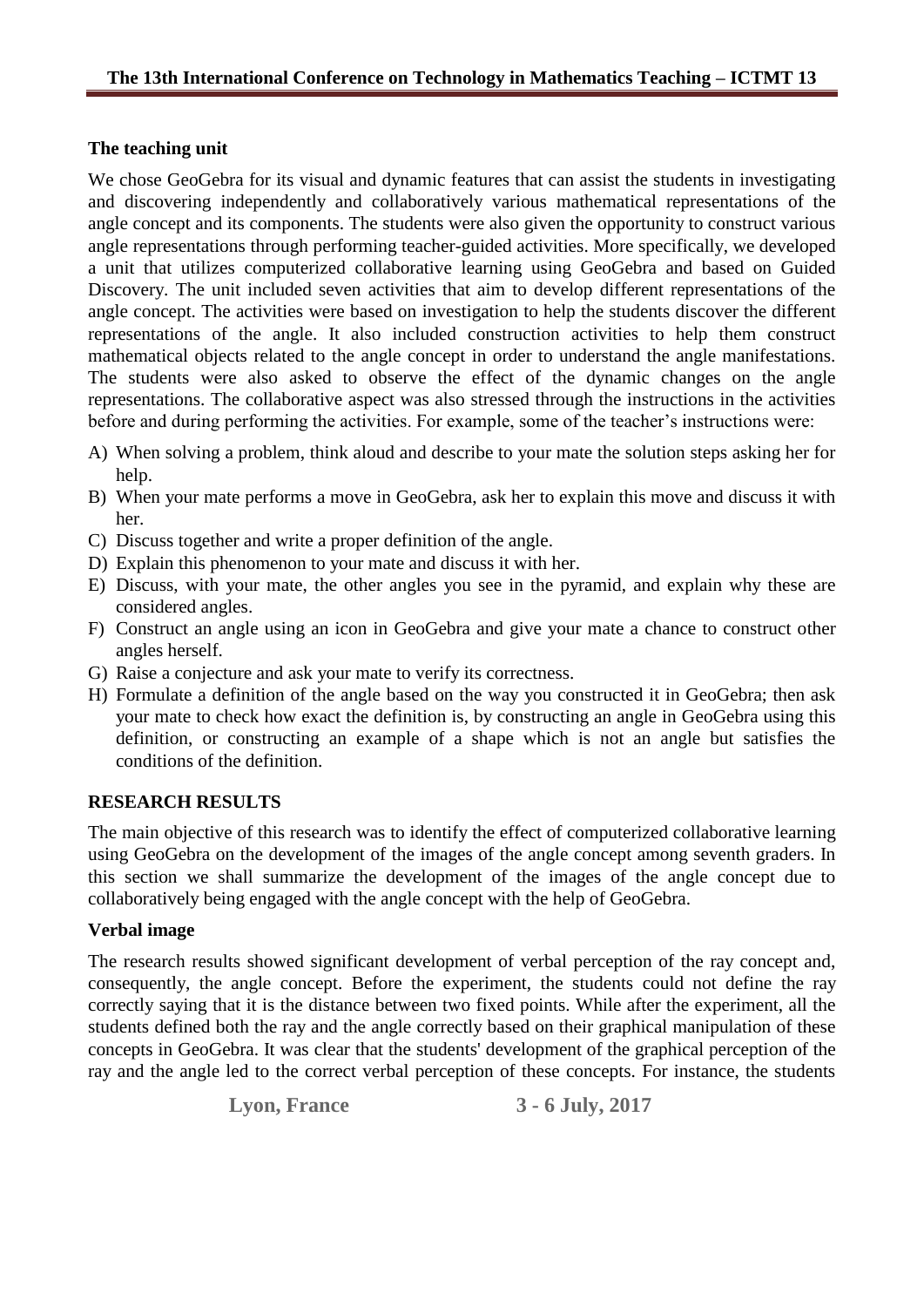draw the ray in GeoGebra starting with an endpoint, so they defined it as a straight line which has an endpoint from one side only.

#### **Authentic-life image**

During the experiment, the students developed various meanings of the authentic-life representation of the angle. For instance before the experiment, the students expressed the angle in daily life only verbally as the corner of a door, a window, or cover of an open book. They also talked only about right angles in daily life, and did not mention any dynamic ones. However, the students, after the experiment, had developed deeper understanding of the angle concept to the extent that they started to talk about different types of angles in daily life both verbally and graphically. For instance, they began to talk about and draw angles formed by an open window, the angle made by the back and the base of a chair, the angle formed between the pen and the sheet of paper, the angle of an open fridge door, the angle of an open laptop, the angle formed by the hands of a clock, or the subtended angle formed by the observer's eye when looking at an object (for example: a building).

Furthermore, the students developed wide perception of the angle concept as a dynamic one that can be moved and controlled based on their daily needs. For instance, the angles formed when they open a laptop, when they move a pen on a sheet of paper, when they move their heads, also angles formed by the movement of the hands of a clock, or subtended angles formed by the observer's eye when looking at an object. They could notice the change in the angle's value according to the movement of its sides or its vertex as in the subtended angle case. The study also showed that prior to the experiment, the students mentioned only two important aspects of angles in daily life: beauty and organization. Yet after the experiment, the students listed four further important aspects in performing daily tasks: household chores, practicing sports and writing and reading. All in all, the development the student had with respect to the angle concept resulted in developing students' perception of its vital roles in their daily lives.

#### **Graphical image**

There was a noticeable development in students' abilities to perceive graphically the angle concept. For example, the participants mentioned only three types of angles before the experiment (acute, obtuse and right). Furthermore, the students were not able to draw all three types of angles in one geometrical shape. However, after using GeoGebra, and through collaborative leaning, the students stated five different types of angles (acute, obtuse, right, straight and reflex) and managed to draw all of them using one geometrical shape.

#### **Numeric image**

Before the experiment, the students stated that shrinking or extending the side of an angle affects its value considerably; yet after the experiment, the students denied this claim and stated that the change in the length of the angle sides does not affect its value, because angles are formed by rotating a ray, and the lengthening or shortening of that ray does not affect the size of the angle formed by its rotation.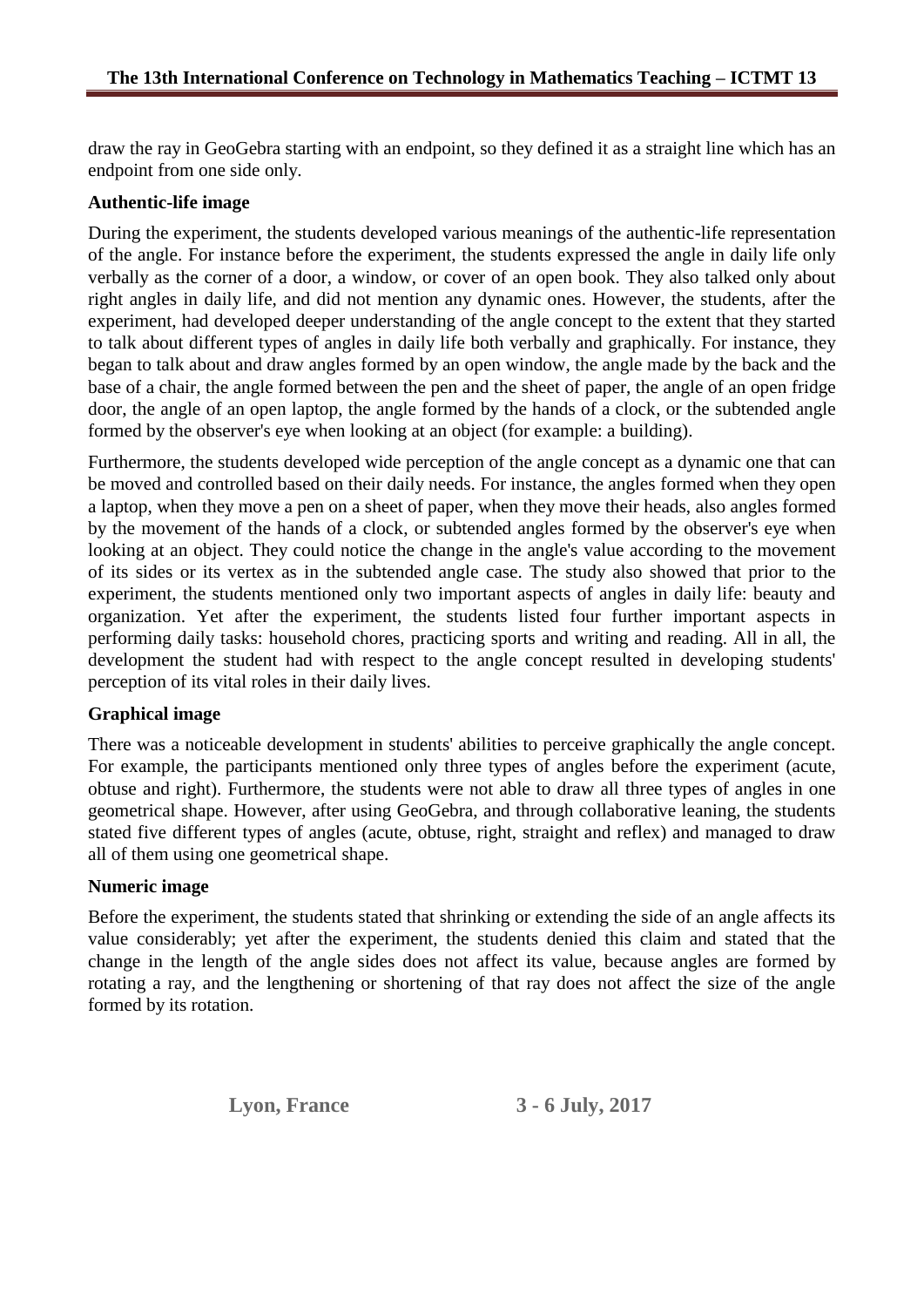# **Dynamic image**

The students of the seventh grade were not capable of dealing with the problems related to the dynamic perception of angles on the pre-test. For example, they could not imagine the effect of moving one of the angle's components such as the vertex or a side on the angle's value. After the experiment, the students managed to overcome problems of this type on the post-test to the extent that they provided valid verbal and graphical justifications for most of them based mainly on the idea that an angle is a rotation of a ray.

After carrying out the activities, the students stressed, during the interviews, that before using GeoGebra it was very difficult for them to imagine what happens to the angle when they stretch or shrink one of its sides, or move its side or its vertex. On the other hand, when they started to use it, they were able to imagine every possible change that might happen when moving any part of the angle. Therefore, they began to realize the importance of angles in their daily lives and how dynamic they are. For example, they started noticing the change in the value of the subtended angle of a particular object to the observer's eye when approaching or moving away from it, or the change in the value and the shape of the angle when a laptop screen is moved in order to use it in a comfortable position and to see the objects on the screen properly.

# **DISCUSSION**

The study results showed that using computerized collaborative environment helped students develop their images of the angle concept, mainly the dynamic and daily-life images. Before the experiment, these students managed to express the angle concept mainly verbally, considered only right angles and did not view angles as dynamic objects. This indicates that the participants had partial perception of the angle, which was reflected also in the examples they gave in the pre-test. After working visually, dynamically and collaboratively with angles, we notice that the students' perception of angles got more profound through expressing various kinds of angles from their daily life verbally, graphically and dynamically. This advancement achieves one of the objectives of the NCTM (2000), which emphasizes the importance of linking mathematics with students' daily-life as well as their personal matters. Moreover, the development of students' perception of the angle as dynamic object could be due to the use of the dynamic features of GeoGebra, such as dragging that the students utilized when carrying out the activities (Anabousi, Daher, & Baya'a, 2012). Furthermore, students' interactions with dynamic diagrams, in our case angles in GeoGebra, enabled them to see how dragging changes the angle graphically as well as its measures, which allowed the participating students to find characteristics of the angle that might remain hidden in static diagrams of the angle (Gonzalez & Herbst, 2009). Moreover, these interactions with dynamic angles constituted strategic use of a content-specific mathematics technology that supported the students in exploring and identifying the geometric concept with which they worked (NCTM, 2015); i.e. the angle.

With respect to students' graphical images of angles, it is possible to attribute students' development in recognizing various types of angles and drawing them in the same shape to a number of factors including: the construction process using GeoGebra and the dragging process which helped students notice how angles change. Besides, the activities instructions (e.g. moving one side of the angle and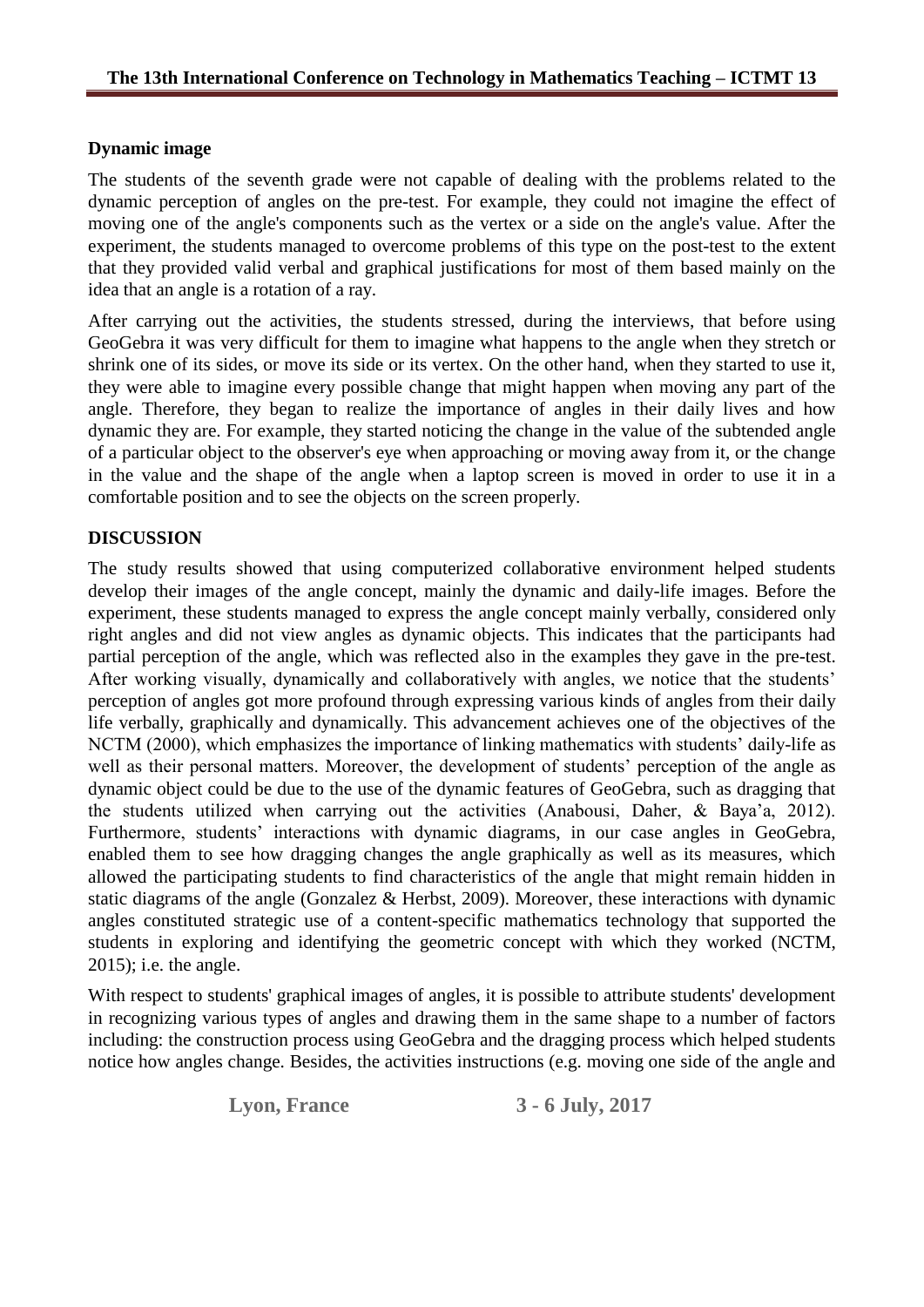identifying the type of the resulted angle) helped the students develop various concept images of the angle. In addition, collaboration and discussion helped in increasing students' awareness of various aspects of the angle concept. All these interpretations are consistent with the claim that the concept images of a particular concept are the result of students' experiences, including examples, of this mathematical concept (Tall, 1992; Vinner & Dreyfus, 1989). Furthermore, the teacher's actions and interactions with the students, including the activity instructions, presented her as an orchestrator and coach of the strategic use of GeoGebra for the learning of the angle concept (NCTM, 2015).

In terms of the numeric image of angles, the students stated, before the experiment, that the extension or shrinking of the ray of the angle affects the angle's size. After the students' engagement with angles collaboratively utilizing GeoGebra, they noticed that neither the extension nor the shrinking affects the size of the angle, because an angle appears as a consequence of rotating a ray and has nothing to do with the decrease or increase of the two sides of the angle. This development of students' numeric concept of the angle was supported by the software potentiality of measurement that enabled the students to verify their claims and substantiate them (Gonzalez, 2009). Furthermore, These findings emphasize the claim of Biber, Tuna and Korkmaz (2013) who concluded that when students have meaningful, real experiences of measuring and comparing angles via different methods, they become more likely to perceive the standard definition of the angle, and understand that the angle value is affected by the amount of the rotation of its ray rather than the length of its sides. For this matter, our study concentrated on the use of technology and the implementation of collaborative learning strategies for treating students' misconceptions of angles.

As far as the dynamic image of the angle is concerned, the students' had developed deeper understanding of this image due to the use of GeoGebra in solving the problems in the activities as the students emphasized during the interviews. They stressed that GeoGebra helped them imagine and perceive the angle concept deeper, especially when they realized it as an object resulting from rotating a ray. This development of their dynamic concept of angles depended on working with GeoGebra which helps display ideas and concepts visually and dynamically through various representations that are mostly related to geometry and algebra (Anabousi, Daher, & Baya'a, 2012). Generally speaking, using technology encourages looking at angles as an act of rotating a ray around its endpoint, and thus helps overcome misconceptions related to the angle concept, as well as widens the meanings associated with the mathematical concept (Battista, 2002; Chazan, 1988; Choi-Koh, 1999; Dixon, 1997; Kakihana & Shimizu, 1994).

In addition to the arguments above, the research results show the advantages of students' collaboration in groups or pairs. The participating students in the present research were urged to collaborate with and criticize each other through discussions and comments. This collaboration supported the students in carrying out the activities successfully (Gellert, 2014). The students managed to define the concepts correctly and gradually based on arguments and constructions (Herbst, Gonzalez & Macke, 2005). These results show that it is necessary to allow students to construct, explore and investigate mathematical concepts by themselves, as well as to encourage them to develop their knowledge of mathematics through collaboration with each other.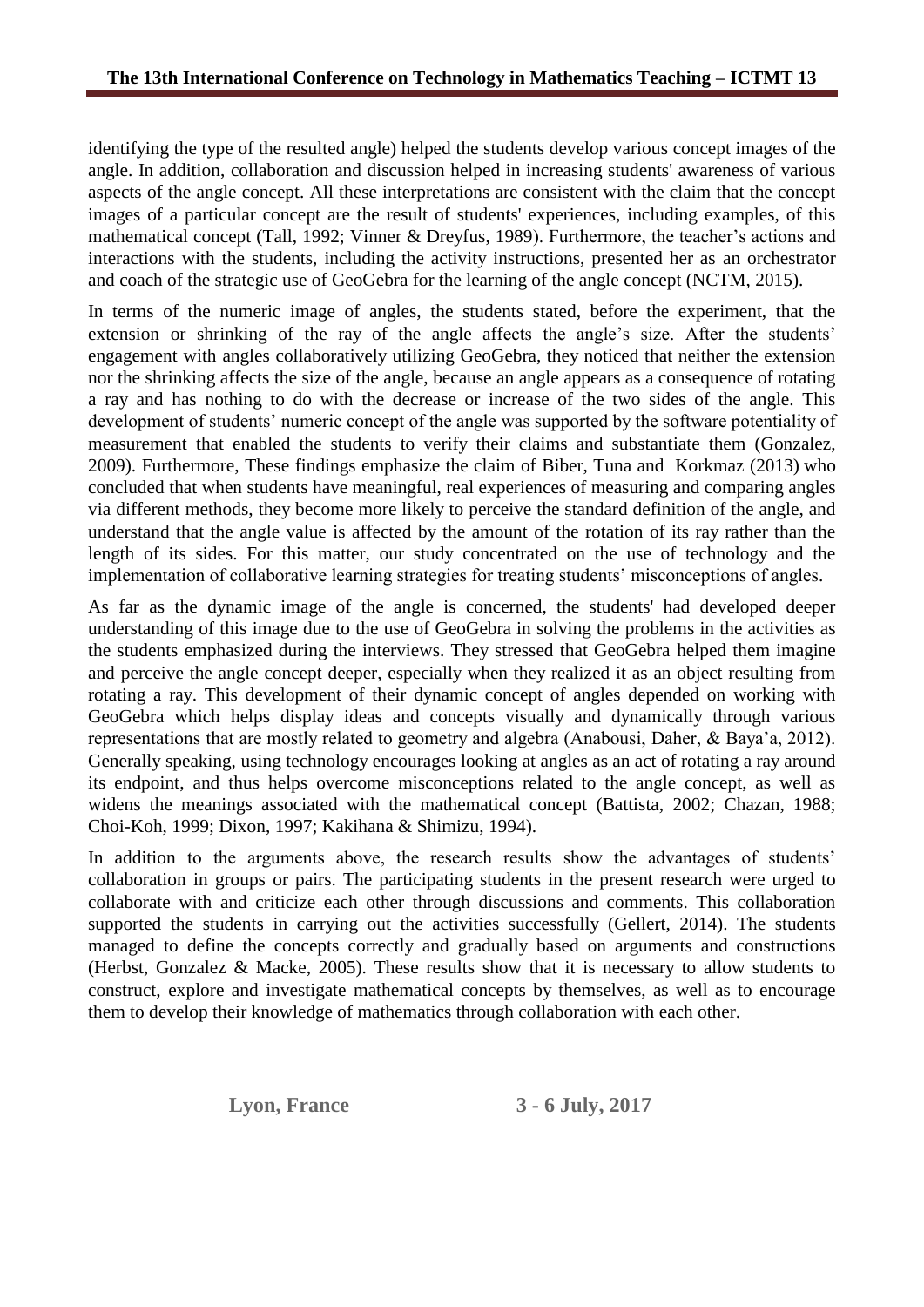## **CONCLUSION AND RECOMMENDATIONS**

The multiple visual and dynamic features of GeoGebra proved to be very helpful in collaborative settings in deepening students' understanding of the angle concept as an object which can be moved and controlled. This led to widening their images of the angle, especially as they realized that different types of angles could be created when a ray is rotated. This what the students lacked prior to the experiment, for they were not able to express the angle created dynamically from rotation. The deficiency of not being able to see the angle as a rotation of a ray was stressed in previous studies, concluding that it led to partial understanding of angles and misconceptions included in the images of students of the angle concept. Here technology enabled seeing the angle as a rotation, which helped the students develop new image of the angle, that of rotation.

Specifically, collaboration among group members led to lively mathematical discussions about the different images related to the angle concept. These discussions helped reach a concise and accurate definition of what an angle is, and consequently, led to understanding deeply the various images of the angle concept. The results of the present research agree with the consideration that small-group discussions that involve students and their teacher and that focus on mathematical meanings through problem solving offer great potential for debate and argument (Gellert, 2014).

We recommend that teachers should share different examples of angles in the various angle images, especially the dynamic one. This could happen when encouraging students to construct and manipulate visually and dynamically angles in GeoGebra. Teachers' participation with students in discussing ideas about angles, after and during students' constructions of angles with GeoGebra, helps the students arrive at an acceptable accurate definition of the angle close as possible to the standard one.

# **REFERENCES**

- Alkan, H., & Altun, M. (1998). *Mathematics teaching*. Eskiúehir: Open Education Faculty Publications.
- Anabousi, A., Daher, W., & Baya'a, N. (2012). GeoGebra in the mathematics classroom. *Jamea'a*, *16*, 3-54.
- Battista, M. T. (2002). Learning geometry in a dynamic computer environment. *Teaching Children Mathematics*, *8,* 333-339.
- Biber, C., Tuna, A. & Korkmaz, S. (2013). The Mistakes and the misconceptions of the eighth grade students on the subject of angles. *European Journal of Science and Mathematics Education 1*(2), 50-59.
- Chazan, D. (1988). *Similarity: Exploring the understanding of a geometric concept*. (Technical Report No. 88-15). Educational Technology Center, Cambridge, MA.
- Choi-Koh, S. S. (1999). A Student's learning of geometry using computer. *Journal of Educational Research, 92*, 301-311.